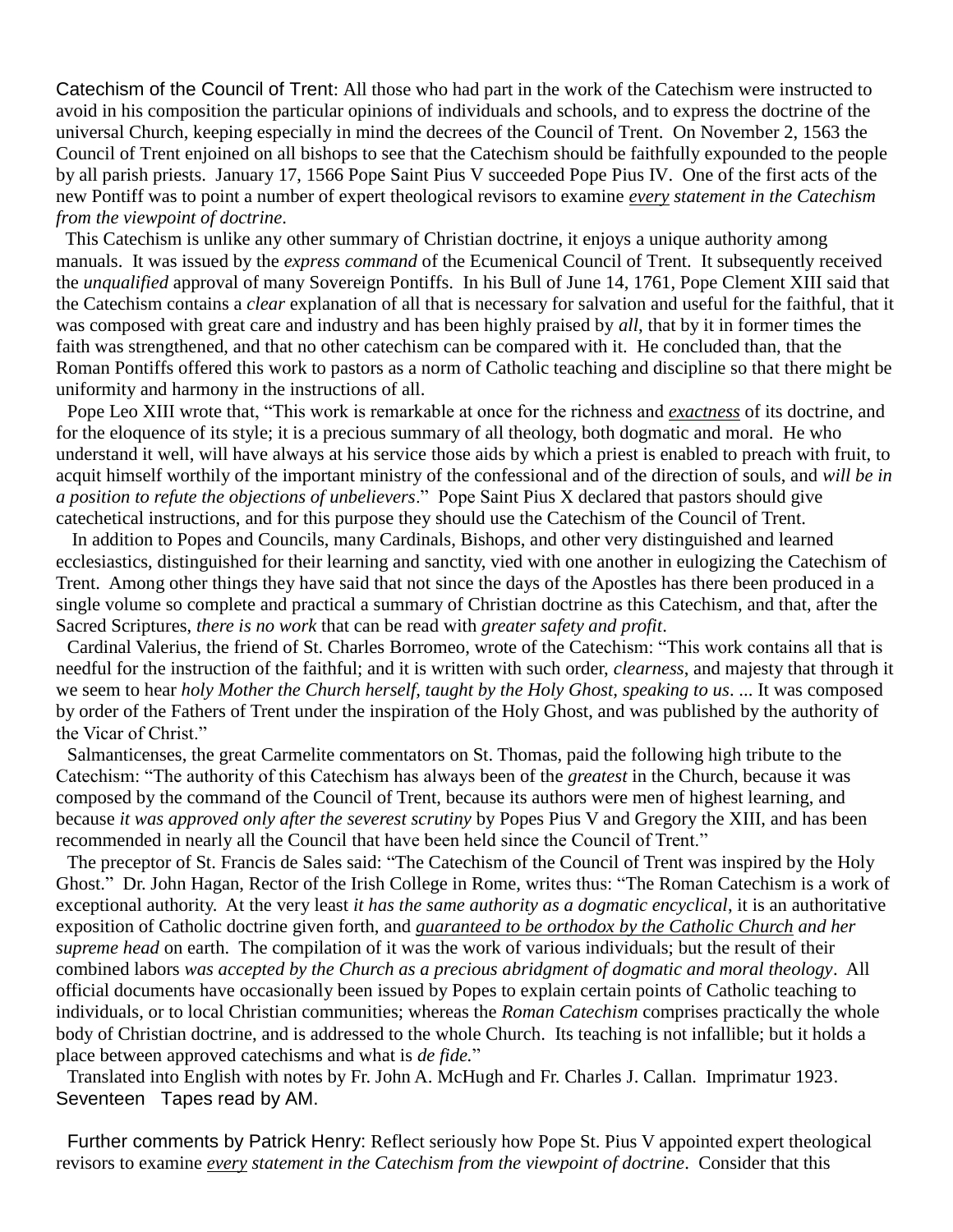Catechism was 1) *Approved only after the severest scrutiny* by Saint Pope Pius V and Pope Gregory the XIII. 2) Approved and *guaranteed to be orthodox by the Catholic Church*. How is it possible for a Catholic to convince himself that this Catechism of the Council of Trent contains heresy? There is no Pope, Doctor of the Church, or canonized saint that made the statement that this Catechism has heresy in it. Nevertheless, there are many today who do not accept as being true Catholic doctrine what this Catechism teaches.

Notice also that Saint Pope Pius V approved and commanded this Catechism to be published in 1566. How do those who teach that this Catechism teaches heresy exempt Saint Pope Pius V from being an anti-pope with no authority, office, or jurisdiction? Most of those who reject this Catechism as heretical are correctly quick to pronounce that the Vatican II, Conciliar anti-popes are without authority, office, or jurisdiction because they are heretics for promulgating heretical works. They correctly state that whatever these Vatican II, Conciliar antipopes do is null and void. Yet Saint Pope Pius V did not promulgate Quo Primum and the true liturgy of the Catholic Church until four years *after* he promulgated this Catechism that so many today say is heretical!

T1S1 is, of course, the abbreviation for Tape one Side one.

T1S1=Introduction <http://www.jmjsite.com/a/05/05t1s1.mp3>

T1S2= continue introduction into the sermon program <http://www.jmjsite.com/a/05/05t1s2.mp3>

T2S1= continue the sermon program and into the religious instructions

<http://www.jmjsite.com/a/05/05t2s1.mp3>

T2S2= continue religious instructions and the first article of the Creed <http://www.jmjsite.com/a/05/05t2s2.mp3> T3S1= continue their first, second into the third article of the Creed <http://www.jmjsite.com/a/05/05t3s1.mp3> T3S2= continue with the third, fourth and into the fifth article of the Creed

<http://www.jmjsite.com/a/05/05t3s2.mp3>

T4S1= continue with the fifth, sixth and seventh article of the Creed <http://www.jmjsite.com/a/05/05t4s1.mp3> T4S2= continue with seven, eight and into the ninth article of the Creed

<http://www.jmjsite.com/a/05/05t4s2.mp3>

T5S1= continue with the 9th,10th and into the 11th article of the Creed <http://www.jmjsite.com/a/05/05t5s1.mp3>

T5S2= continue with the 11th and into the 12th article of the Creed <http://www.jmjsite.com/a/05/05t5s2.mp3> T6S1= end the 12th article of the Creed and begin the Sacraments in General

<http://www.jmjsite.com/a/05/05t6s1.mp3>

T6S2= continue with Sacraments in General and begin the sacrament of baptism <http://www.jmjsite.com/a/05/05t6s2.mp3>

T7S1= continue with the sacrament of baptism <http://www.jmjsite.com/a/05/05t7s1.mp3>

T7S2= continue with the sacrament of baptism and the sacrament of confirmation <http://www.jmjsite.com/a/05/05t7s2.mp3>

T8S1= begin the sacrament of the Eucharist <http://www.jmjsite.com/a/05/05t8s1.mp3>

T8S2= continue the sacrament of the Eucharist <http://www.jmjsite.com/a/05/05t8s2.mp3>

T9S1= continue the sacrament of the Eucharist and began the sacrament of penance <http://www.jmjsite.com/a/05/05t9s1.mp3>

T9S2= continue with the sacrament of penance <http://www.jmjsite.com/a/05/05t9s2.mp3>

T10S1= continue with the sacrament of penance <http://www.jmjsite.com/a/05/05t10s1.mp3>

T10S2= continue with the sacraments of penance, extreme unction, and holy orders <http://www.jmjsite.com/a/05/05t10s2.mp3>

T11S1= continue the sacrament of holy orders and began the sacrament of matrimony <http://www.jmjsite.com/a/05/05t11s1.mp3>

T11S2= continue the sacrament of matrimony and began the Decalogue <http://www.jmjsite.com/a/05/05t11s2.mp3>

T12S1= continue the Commandments in general and begin the first commandment <http://www.jmjsite.com/a/05/05t12s1.mp3>

T12S2= continue with the first and second commandments and going into the third commandment <http://www.jmjsite.com/a/05/05t12s2.mp3>